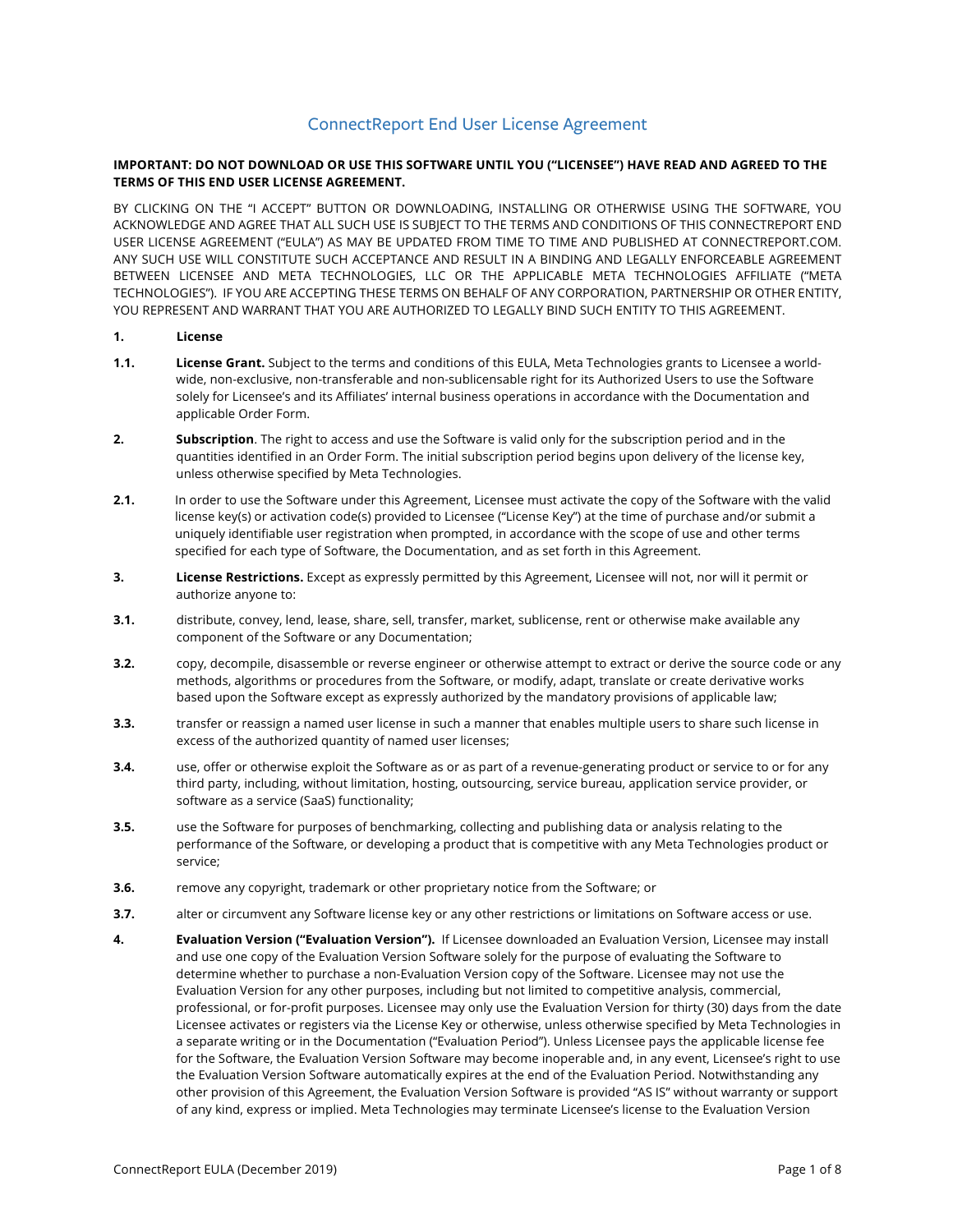Software upon written notice at any time for any reason and without liability of any kind. IF LICENSEE SUBSEQUENTLY LICENSES A NON-EVALUATION VERSION OF THE SOFTWARE, LICENSEE'S LICENSE TO THE EVALUATION VERSION SOFTWARE SHALL IMMEDIATELY TERMINATE AND LICENSEE EXPRESSLY AGREES THAT, UNLESS LICENSEE HAS A SEPARATE SIGNED LICENSE AGREEMENT GOVERNING LICENSEE'S USE OF THE SOFTWARE, THIS AGREEMENT, AND THE TERMS AND CONDITIONS HEREIN, SHALL GOVERN LICENSEE'S USE OF SUCH NON-EVALUATION VERSION.

## **5. Ownership**

- **5.1.** The Software provided hereunder is licensed, not sold. To the extent not expressly licensed to Licensee hereunder, Meta Technologies, its Affiliates, and their respective suppliers or licensors where applicable, reserve and retain all right, title and interest in and to the Software and all intellectual property rights embodied therein, as well as all trademarks, service marks, product names and trade names of Meta Technologies and its Affiliates (collectively, the "Marks"). Licensee shall maintain reasonable technical and procedural access controls and system security to safeguard the Software and Documentation and shall be directly responsible for any violations of this Agreement by anyone that it or any of its Affiliates has allowed to access the Software.
- **5.2.** If Licensee chooses to provide Meta Technologies with ideas or suggestions regarding any Software or services, Licensee agrees that Meta Technologies is free to use any such ideas and suggestions for any purpose, including, without limitation, developing, improving and marketing products and services, without any liability or payment of any kind to Licensee.

#### **6. Maintenance and Support Services**

- **6.1.** Maintenance and support for the Software ("Maintenance") will be made available to Licensee in accordance with Meta Technologies' then-current Maintenance Policy, subject to Licensee's payment of the applicable fees for such services. Where Licensee receives Maintenance from a Meta Technologies-authorized reseller, such Maintenance will be provided pursuant to a separate written agreement between Licensee and the applicable reseller.
- **6.2.** Maintenance is included with paid subscriptions of Software.
- **6.3.** The Software licenses and Maintenance provided pursuant to this Agreement do not include consulting, implementation, education or other services. Payment of Software license fees due under this Agreement shall not be contingent under any circumstances upon the performance of any such services.
- **7. Professional Services.** Meta Technologies may provide Professional Services to Licensee, which shall be limited to implementation, configuration and software enablement services provided on a time and materials basis. Licensee retains all right, title and interest in and to its proprietary data ("Licensee Data"), including all data that Licensee elects to integrate into the Software or to display within a report created with the Software. Meta Technologies retains all right, title and interest in and to the Software and all deliverables resulting from performance of the Professional Services, including all methodologies, designs, improvements to the Software, and know how, but excluding any Licensee Data incorporated into any such deliverable. Meta Technologies hereby grants Licensee a non-exclusive license to use any deliverables or work product created hereunder solely in connection with Licensee's authorized use of the Software, subject to all the same terms and conditions as apply to Licensee's Software license (including in Section 3 (License Restrictions)), and subject to any additional terms and conditions provided with the deliverables. Licensee may order Professional Services under an Order Form or a mutually executed Statement of Work describing the work to be performed, fees and any applicable milestones, dependencies and other technical specifications or related information. Licensee will reimburse Meta Technologies for reasonable travel and lodging expenses as incurred.

#### **8. Warranties and Disclaimers**

**8.1.** Meta Technologies warrants that the initial version of the Software delivered under this Agreement will, for a period of sixty (60) days from its Delivery Date ("Warranty Period"), operate substantially in conformity with its applicable Documentation. Licensee is deemed to have accepted the Software on the Delivery Date. The Licensee must assert any claim for breach of this warranty within the Warranty Period. Licensee's exclusive remedy and Meta Technologies' sole liability with regard to any breach of this warranty will be, at Meta Technologies' option and expense, to either: (i) repair or replace the non-conforming Software; (ii) if the Software was obtained by purchase (and not as a result of a conversion from a previously purchased Meta Technologies product), refund to Licensee the license fees paid by Licensee for the non-conforming Software; or (iii) if the Software was obtained as a result of conversion from a previously purchased Meta Technologies product, require de-installation of the Software by Licensee and reversion to the prior Meta Technologies product.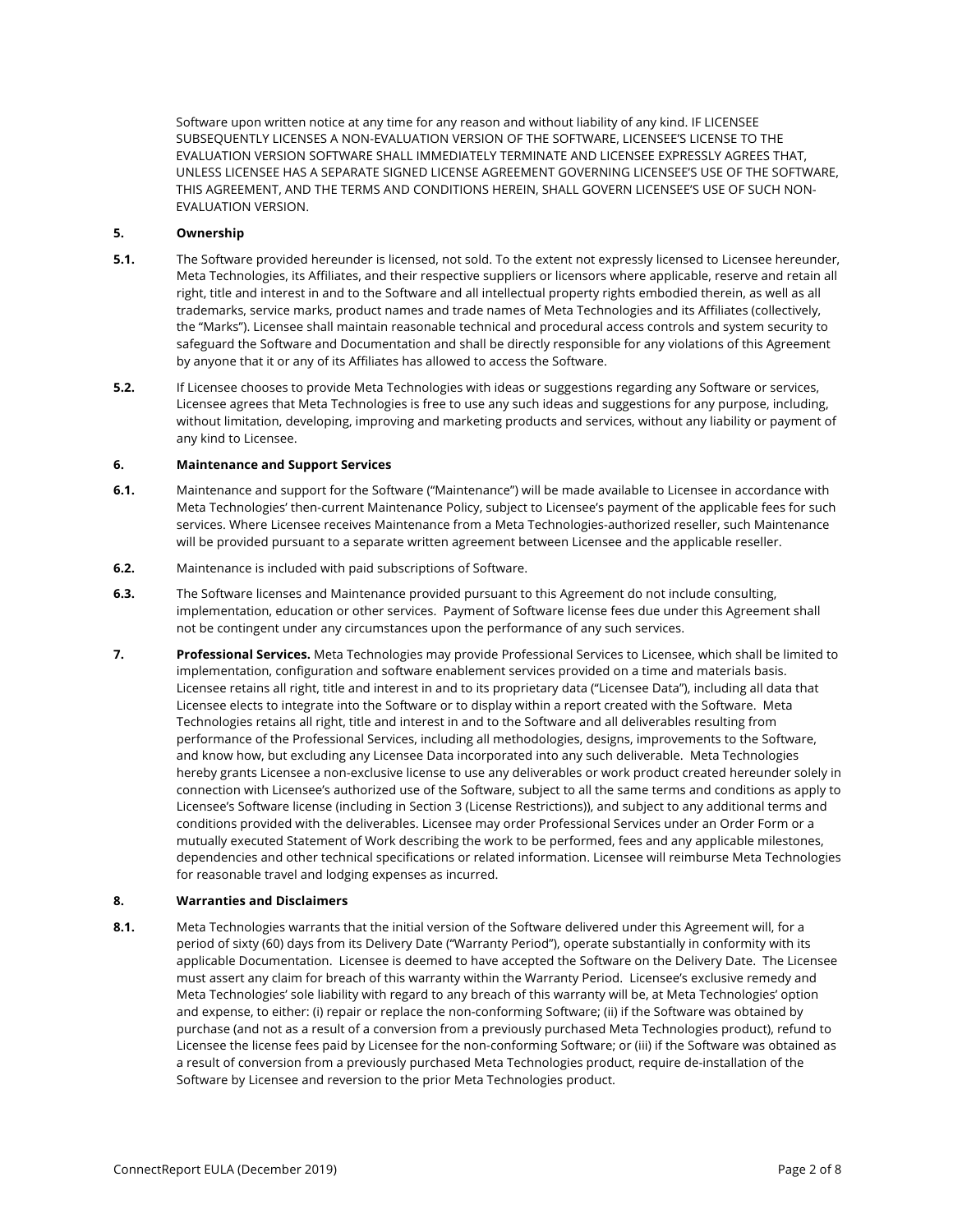- **8.2.** If Meta Technologies elects to refund the applicable license fee paid for the non-conforming Software pursuant to Section 8.1(ii), then: (i) Licensee shall promptly return or demonstrate to Meta Technologies' reasonable satisfaction that it has destroyed the non-conforming Software and any other related materials provided by Meta Technologies; and (ii) the licenses for such non-conforming Software will automatically terminate.
- **8.3.** Meta Technologies will have no liability for any warranty claim, or any obligation to correct any defect or problem with the Software, to the extent that it arises out of: (i) any use of the Software not in accordance with the Documentation; (ii) any unauthorized modification or alteration of the Software; (iii) any use of the Software in combination with any third-party software or hardware not specified in the Documentation; or (iv) any Evaluation Version or other Software provided on a no charge or evaluation basis.
- **8.4.** Meta Technologies warrants that Professional Services will be performed using reasonable care and skill consistent with generally accepted industry standards. For any claimed breach of this warranty, Licensee must notify Meta Technologies of the warranty claim within ten (10) business days of Licensee's receipt of the applicable Consulting Services. Licensee's exclusive remedy and Meta Technologies' sole liability with regard to any breach of this warranty will be, at Meta Technologies' option and expense, to either: (i) re-perform the non-conforming Professional Services; or (ii) refund to Licensee the fees paid for the non-conforming Professional Services. Licensee shall provide reasonable assistance to Meta Technologies in support of its efforts to furnish a remedy for any breach of this warranty.
- **8.5.** Disclaimer of Warranties. THIS SECTION 8 IS A LIMITED WARRANTY AND, EXCEPT AS EXPRESSLY SET FORTH IN THIS SECTION 8, META TECHNOLOGIES MAKES NO WARRANTIES WITH RESPECT TO THE SOFTWARE OR ANY OTHER SUBJECT MATTER OF THIS AGREEMENT AND HEREBY DISCLAIMS ALL OTHER WARRANTIES, WHETHER EXPRESS, IMPLIED OR STATUTORY, INCLUDING, BUT NOT LIMITED TO WARRANTIES OF TITLE, NON-INFRINGEMENT, MERCHANTABILITY, SATISFACTORY QUALITY, AND FITNESS FOR A PARTICULAR PURPOSE (EVEN IF META TECHNOLOGIES HAS BEEN INFORMED OF SUCH PURPOSE). META TECHNOLOGIES DOES NOT WARRANT THAT THE SOFTWARE WILL BE ENTIRELY FREE FROM DEFECTS OR OPERATE UNINTERRUPTED OR ERROR FREE.

#### **9. Fees**

**9.1.** Licensee shall pay all fees associated with the Software licensed and any services purchased hereunder as set forth in the applicable Order Form. All payments shall be made in the currency noted on the applicable Order Form within thirty (30) days of the date of the applicable electronic invoice. Except as expressly set forth herein, all fees are non-refundable once paid. With respect to products or services provided directly by Meta Technologies: (i) fees for Professional Services are exclusive of travel costs and other expenses; (ii) fees are not subject to any right of offset or suspension and all payments thereof shall be non-refundable and non-creditable, except as otherwise expressly provided in this Agreement; (iii) fees do not include sales, use, withholding, value-added or other taxes or duties, and Licensee shall directly pay any such taxes or duties assessed against it; and (iv) unless Licensee provides Meta Technologies in a timely manner with a valid certificate of exemption or other evidence that items are not taxable, Meta Technologies will invoice Licensee, and Licensee agrees to pay all applicable taxes, public fees, duties, deductions or withholdings for which Meta Technologies is required to pay or account, exclusive of any tax on Meta Technologies' income.

## **10. Term and Termination**

- **10.1.** Term. This Agreement shall become effective as of the date the Parties execute an Order Form or as of the date the Software is initially made available for download by Licensee (whichever is earlier) and shall remain in effect until terminated (i) as set forth in Section 10.3 below, or (ii) automatically upon expiration of all rights to use any Software pursuant to one or more Order Forms, or (iii) if Licensee downloaded an Evaluation Version of the Software and did not subsequently license a non-Evaluation Version of the Software, automatically at such time as the Evaluation Period. Unless otherwise specified in a Statement of Work, either Party may terminate any Professional Services for convenience upon thirty (30) days' prior written notice to the other Party.
- **10.2.** Subscriptions shall automatically renew for successive additional periods equal to the initial subscription period unless either Party provides prior written notice of non-renewal to the other Party at least forty-five (45) days prior to the end of the then-current subscription period. Subscriptions may not be cancelled in whole or in part during any subscription period. Upon renewal, subscription fees are subject to increase based on prevailing rates at the time of renewal. If the subscription is not renewed, Licensee's right to access and use Software shall cease at the end of the then-current subscription period, unless earlier terminated.
- **10.3.** Termination for Breach or Insolvency. Either Party may terminate this Agreement or any applicable Order Form, individual Software licenses, subscriptions or Statements of Work (without resort to court or other legal action) if the other Party: (i) fails to cure a material breach within thirty (30) days (ten (10) days in the case of non-payment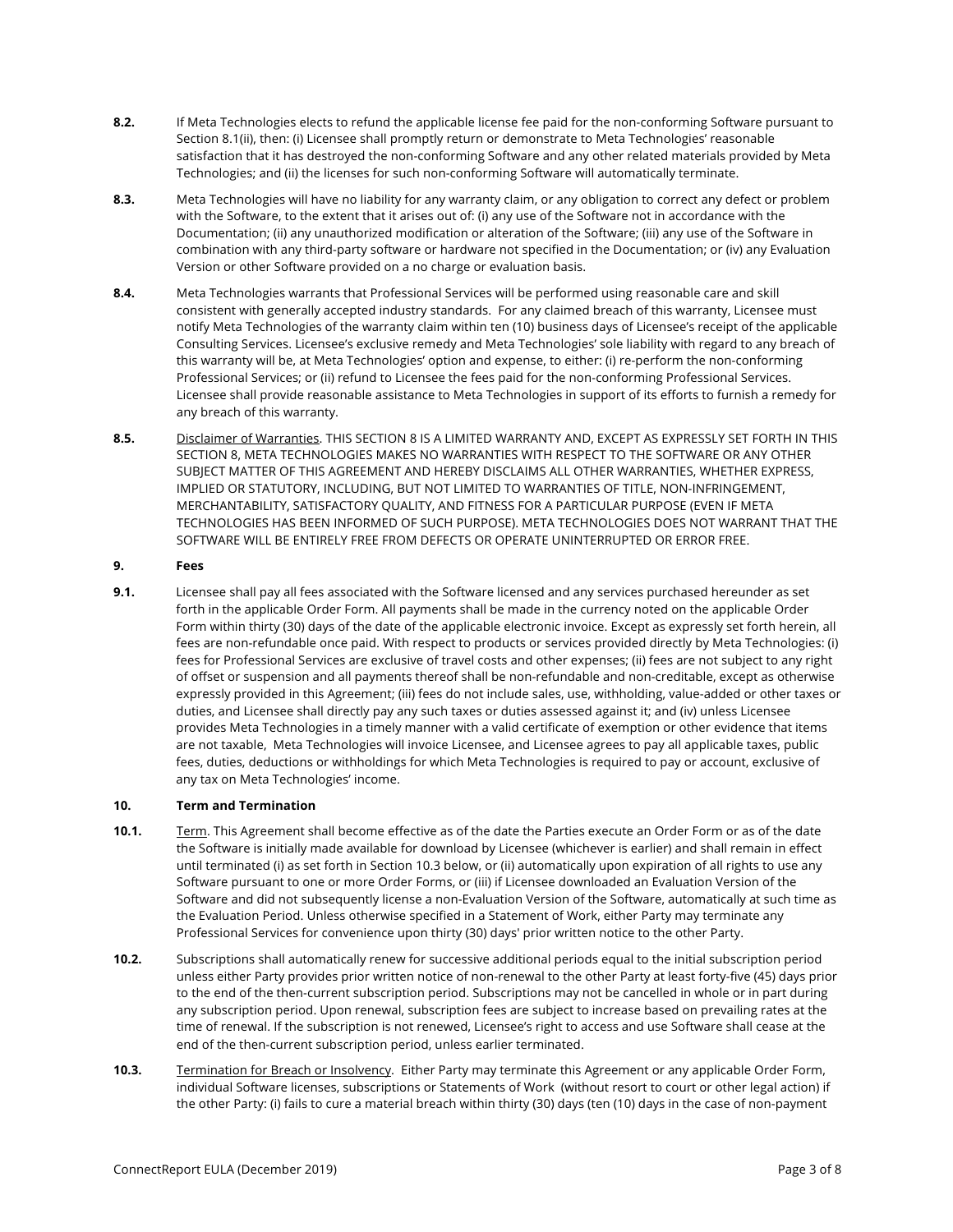by Licensee) after written notice of such breach, provided that Meta Technologies may terminate this Agreement immediately upon any breach of Section 3; (ii) terminates or suspends its business without a successor; (iii) becomes insolvent, admits in writing its inability to pay its debts as they become due, makes an assignment for the benefit of creditors, or becomes subject to control of a trustee, receiver or similar authority; or (iv) becomes subject to any bankruptcy or insolvency proceeding.

- **10.4.** Effect of Termination. Upon termination of this Agreement or any Software license, Licensee shall: (i) immediately cease using the applicable Software, the Software API and Documentation; and (ii) certify to Meta Technologies within thirty (30) days after expiration or termination that Licensee has destroyed or has returned to Meta Technologies all copies of the applicable Software, any associated license keys, the Documentation and all other Meta Technologies Confidential Information in its possession. Termination of this Agreement or any Software licenses shall not prevent either Party from pursuing all available legal remedies, nor shall such termination relieve Licensee's obligation to pay all fees that are owed as of the effective date of termination. All provisions of this Agreement relating to Meta Technologies' ownership of the Software, limitations of liability, disclaimers of warranties, confidentiality (for the time periods specified in this Agreement), waiver, audit and governing law and jurisdiction, will survive the termination of this Agreement.
- **10.5.** Survival. Sections 3 (License Restrictions), 5 (Ownership), 8.5 (Disclaimer of Warranties), 9 (Fees), 10 (Term and Termination), 11 (Limitation of Liability), 13 (Confidentiality), 14 (Dispute Resolution), 15 (Government End Users), 16 (Force Majeure), and 17 (General Provisions), shall survive any termination or expiration of this EULA.

#### **11. Limitation of Liability**

- **11.1.** Waiver of Consequential Damages**.** TO THE FULLEST EXTENT ALLOWED BY LAW, NEITHER META TECHNOLOGIES NOR ITS SUPPLIERS SHALL BE LIABLE FOR ANY LOSS OF USE, LOST DATA, FAILURE OF SECURITY MECHANISMS, INTERRUPTION OF BUSINESS, OR ANY INDIRECT, SPECIAL, INCIDENTAL, OR CONSEQUENTIAL DAMAGES OF ANY KIND (INCLUDING LOST PROFITS), REGARDLESS OF THE FORM OF ACTION, WHETHER IN CONTRACT, TORT (INCLUDING NEGLIGENCE), STRICT LIABILITY OR OTHERWISE, EVEN IF INFORMED OF THE POSSIBILITY OF SUCH DAMAGES IN ADVANCE.
- **11.2.** Meta Technologies Liability Cap**.** BUT FOR META TECHNOLOGIES' BREACH OF SECTION 13 (CONFIDENTIALITY), TO THE FULLEST EXTENT ALLOWED BY LAW, META TECHNOLOGIES AND ITS THIRD-PARTY SUPPLIERS' ENTIRE LIABILITY UNDER THIS EULA SHALL NOT EXCEED THE LESSER OF (I) FEES ACTUALLY PAID OR OWED BY LICENSEE TO META TECHNOLGIES UNDER THIS AGREEMENT DURING THE TWELVE PRECEDING THE CLAIM, OR (II) USD\$250,000. IN THE CASE WHERE NO AMOUNT WAS PAID FOR THE SOFTWARE OR SERVICE GIVING RISE TO THE CLAIM, META TECHNOLOGIES AND ITS THIRD-PARTY SUPPLIERS' ENTIRE LIABILITY TO LICENSEE UNDER THIS AGREEMENT SHALL NOT EXCEED USD\$100.
- **11.3.** Licensee Liability Cap. TO THE FULLEST EXTENT ALLOWED BY LAW, EXCEPT FOR: (A) ANY BREACH OF ITS OBLIGATIONS TO COMPLY WITH SECTIONS 13 (CONFIDENTIALITY), SECTION 3 (LICENSE RESTRICTIONS), OR SECTION 17.9 (COMPLIANCE WITH LAWS); (B) ITS INDEMNIFICATION OBLIGATIONS HEREUNDER; (C) THE LICENSEE'S VIOLATION OR INFRINGEMENT OF META TECHNOLOGIES' IP RIGHTS RELATING TO THE SOFTWARE; OR (D) DEATH OR PERSONAL INJURY CAUSED BY THE LICENSEE'S OR ITS AGENT'S NEGLIGENCE; OR (E) FRAUD OR FRAUDULENT MISREPRESENTATION, THE LICENSEE'S MAXIMUM, CUMULATIVE LIABILITY FOR ANY CLAIMS, LOSSES, COSTS (INCLUDING ATTORNEY'S FEES) AND OTHER DAMAGES ARISING UNDER OR IN RELATION TO THIS AGREEMENT (REGARDLESS OF THE FORM OF ACTION, WHETHER IN CONTRACT, TORT (INCLUDING, WITHOUT LIMITATION, NEGLIGENCE OR STRICT LIABILITY) OR OTHERWISE) SHALL IN NO EVENT EXCEED THE LESSER OF (I) THE AMOUNT OF FEES PAID AND THEN PAYABLE BY THE PARTNER UNDER THIS AGREEMENT or (II) USD 250,000.

#### **12. IP Infringement Indemnification**

- **12.1.** Indemnification**.** Meta Technologies shall indemnify, defend and hold harmless Licensee and its Affiliates against any IP Claims, provided that Licensee (i) promptly notifies Meta Technologies in writing of such IP Claim; (ii) allows Meta Technologies to have control of the defense and any related settlement negotiations; and (iii) provides Meta Technologies with such information, authority and assistance necessary for the defense or settlement of the IP Claim.
- **12.2.** Exceptions**.** Meta Technologies will not be liable for any IP Claim arising from or based upon: (i) any unauthorized use, reproduction or distribution of the Software; (ii) any modification or alteration of the Software without the prior written approval of Meta Technologies; (iii) use of the Software in combination with any other software or hardware not provided by Meta Technologies; (iv) use of a prior version of the Software, if use of a newer version of the Software would have avoided such claim and such newer version is made available without charge; or (v) any Third Party Materials provided with the Software.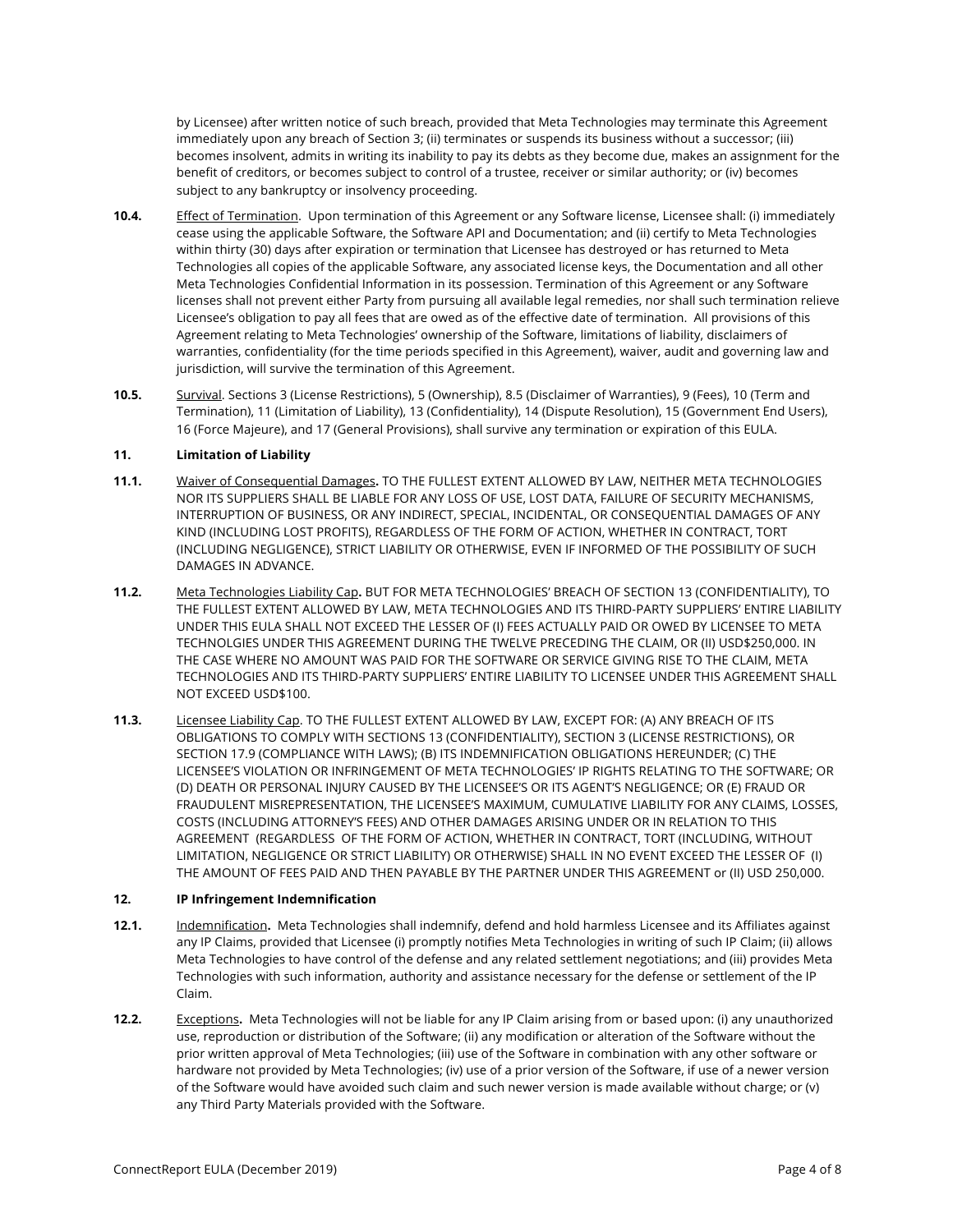- **12.3.** Remedies. If the Software becomes, or, in Meta Technologies' opinion, is likely to become, the subject of an IP Claim, Meta Technologies may, at its option and expense, either: (i) obtain the right for Licensee to continue using the Software in accordance with this Agreement; (ii) replace or modify the Software so that it becomes noninfringing while retaining substantially similar functionality; or (iii) if neither of the foregoing remedies can be reasonably effected by Meta Technologies, terminate the license(s) for the subject Software (without need for a ruling by a court or arbitrator) and refund to Licensee a pro rata portion of the license fees received by Meta Technologies with respect thereto, amortized over three (3) years on a straight-line basis, provided that such Software is returned to Meta Technologies promptly after the effective date of any such termination.
- **12.4.** SOLE AND EXCLUSIVE REMEDY. THIS SECTION 12 STATES META TECHNOLOGIES' SOLE AND ENTIRE OBLIGATION AND LIABILITY, AND LICENSEE'S AND ITS AFFILIATES' SOLE AND EXCLUSIVE RIGHT AND REMEDY, FOR INFRINGEMENT OR VIOLATION OF INTELLECTUAL PROPERTY RIGHTS.
- **13. Confidentiality.** Except as otherwise set forth in this Agreement, each party agrees that all code, inventions, knowhow, business, technical and financial information it obtains (as "Receiving Party") from the disclosing party ("Disclosing Party") constitute the confidential property of the Disclosing Party ("Confidential Information"), provided that it is identified as confidential at the time of disclosure or should be reasonably known by the Receiving Party to be Confidential Information due to the nature of the information disclosed and the circumstances surrounding the disclosure. Any Meta Technologies software product and any performance information relating to the Software shall be deemed Confidential Information of Meta Technologies without any marking or further designation. Except as expressly authorized herein, the Receiving Party will hold in confidence and not use or disclose any Confidential Information. The Receiving Party's nondisclosure obligation shall not apply to information which the Receiving Party can document: (i) was rightfully in its possession or known to it prior to receipt of the Confidential Information; (ii) is or has become public knowledge through no fault of the Receiving Party; (iii) is rightfully obtained by the Receiving Party from a third party without breach of any confidentiality obligation; (iv) is independently developed by employees of the Receiving Party who had no access to such information; or (v) is required to be disclosed pursuant to a regulation, law or court order (but only to the minimum extent required to comply with such regulation or order and with advance notice to the Disclosing Party). The Receiving Party acknowledges that disclosure of Confidential Information would cause substantial harm for which damages alone would not be a sufficient remedy, and therefore that upon any such disclosure by the Receiving Party the Disclosing Party shall be entitled to appropriate equitable relief in addition to whatever other remedies it might have at law.

## **14. Dispute Resolution**

- **14.1.** Informal Resolution. In the event of any controversy or claim arising out of or relating to this Agreement, the Parties will consult and negotiate with each other and, recognizing their mutual interests, attempt to reach a solution satisfactory to both Parties. If the Parties do not reach settlement within a period of sixty (60) days, either party may pursue relief as may be available under this Agreement pursuant to Section 14.2 (Governing Law; Jurisdiction). All negotiations pursuant to this Section 14.1 will be confidential and treated as compromise and settlement negotiations for purposes of all rules and codes of evidence of applicable legislation and jurisdictions.
- **14.2.** Governing Law; Jurisdiction. This Agreement will be governed by and construed in accordance with the applicable laws of the State of California, USA, without giving effect to the principles of that State relating to conflicts of laws. Each party irrevocably agrees that any legal action, suit or proceeding arising out of or related to this Agreement must be brought solely and exclusively in, and will be subject to the service of process and other applicable procedural rules of, the State or Federal court in San Francisco, California, USA, and each party irrevocably submits to the sole and exclusive personal jurisdiction of the courts in San Francisco, California, USA, generally and unconditionally, with respect to any action, suit or proceeding brought by it or against it by the other party. In any action or proceeding to enforce a party's rights under this Agreement, the prevailing party will be entitled to recover its reasonable costs and attorneys' fees.
- **14.3.** Injunctive Relief; Enforcement. Notwithstanding the provisions of Section 14.1 (Informal Resolution) and Section 14.2 (Governing Law; Jurisdiction), nothing in this Agreement will prevent Meta Technologies from seeking injunctive relief with respect to a violation of intellectual property rights, confidentiality obligations or enforcement or recognition of any award or order in any appropriate jurisdiction.
- **14.4.** Exclusion of UN Convention and UCITA. The terms of the United Nations Convention on Contracts for the Sale of Goods do not apply to this Agreement. The Uniform Computer Information Transactions Act (UCITA) will not apply to this Agreement regardless of when or where adopted.
- **15. Government end users.** The Software is commercial computer software. If the user or licensee of the Software is an agency, department, or other entity of the United States Government, the use, duplication, reproduction,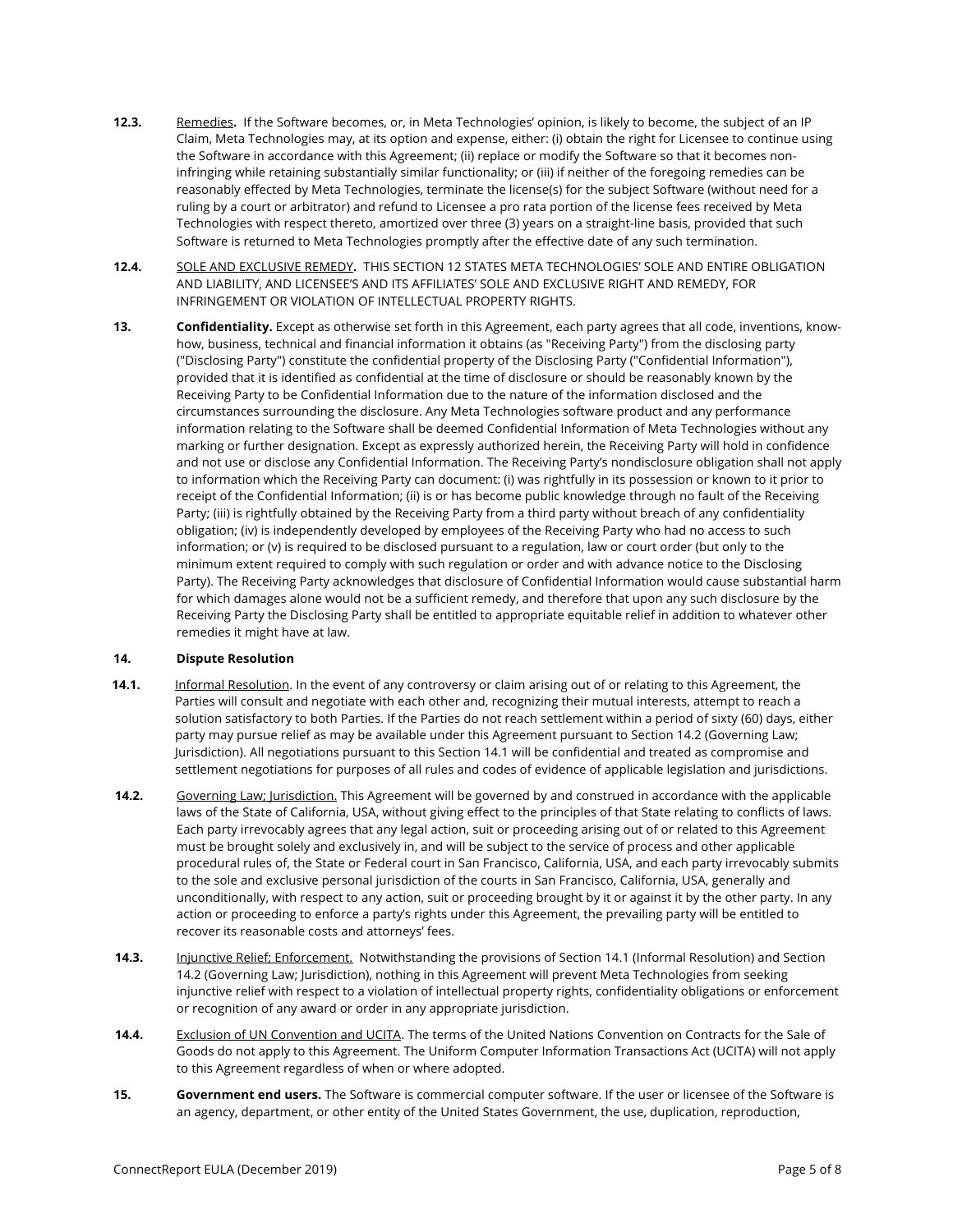release, modification, disclosure, or transfer of the Software, or any related documentation of any kind, including technical data and manuals, is restricted by a license agreement or by the terms of this Agreement in accordance with Federal Acquisition Regulation 12.212 for civilian purposes and Defense Federal Acquisition Regulation Supplement 227.7202 for military purposes. The Software were developed fully at private expense. All other use is prohibited.

**16. Force Majeure.** Neither party shall be liable to the other for any delay or failure to perform any obligation under this Agreement (except for a failure to pay fees) if the delay or failure is due to unforeseen events, which occur after the signing of this Agreement and which are beyond the reasonable control of the parties, such as strikes, blockade, war, terrorism, riots, natural disasters, refusal of license by the government or other governmental agencies, in so far as such an event prevents or delays the affected party from fulfilling its obligations and such party is not able to prevent or remove the force majeure at reasonable cost.

## **17. General Provisions**

- **17.1.** Definitions. Unless defined elsewhere in this Agreement, the capitalized terms utilized in this Agreement are defined below.
- **17.1.1. "Affiliate"** means, with respect to a Party, any entity which controls, is controlled by, or is under common control with such Party, where "control" means the legal, beneficial or equitable ownership of at least a majority of the aggregate of all voting equity interests in such entity, but only for so long as such control exists.
- **17.1.2. "Agreement"** means the EULA and any Order Form(s) and Statement(s) of Work between Meta Technologies and Licensee that reference it.
- **17.1.3. "Authorized User**" means an employee or independent contractor of either Licensee or an Affiliate of Licensee who has been authorized by Licensee to use the Software in accordance with the terms and conditions of this Agreement.
- **17.1.4. "Professional Services"** means any mutually agreed upon consulting services performed by Meta Technologies under the terms of this Agreement and any applicable Statement(s) of Work.
- **17.1.5. "Delivery Date**" means the date on which both the Software specified in the relevant Order Form and the license key(s) for such Software are initially made available (via download or otherwise) to Licensee.
- **17.1.6. "Documentation"** means the then-current user documentation for the Software, including the License Metrics document available at Meta Technologies' product website, https://connectreport.com, as the same may be provided by, and modified from time to time in the sole discretion of, Meta Technologies. License Metrics documents are only subject to change in relation to a new Software release. Documentation is available upon the request of Licensee at any time or upon Software download or service completion. LICENSEE AGREES TO BE, AND IS HEREBY BOUND BY, THE TERMS OF SUCH DOCUMENTATION AS IF SUCH DOCUMENTATION WAS ATTACHED TO AND MADE A PART OF THIS AGREEMENT.
- **17.1.7. "IP Claim"** means a claim by a third party against Licensee or its Affiliates that the Software, as delivered by Meta Technologies, infringes a third party copyright or trademark, infringes a patent issued by the United States, Canada, Australia, Japan, Switzerland, Singapore, Hong Kong, India, or any member country of the European Economic Area, or misappropriates a third party trade secret.
- **17.1.8. "Party" or "Parties"** means Meta Technologies and Licensee, individually and collectively as the case may be.
- **17.1.9. "Order Form"** means a written document generated by Meta Technologies (or otherwise acceptable to the Parties) that incorporates by reference the terms and conditions of this EULA, is executed by the Parties and pursuant to which Licensee orders Software licenses, maintenance and support, education and/or Professional Services. Where the Software licenses are procured through one of Meta Technologies' authorized resellers, an Order Form shall also mean the ordering documentation for the Software existing between such authorized reseller and Meta Technologies.
- **17.1.10. "Software"** means Meta Technologies' commercially available software products, initially provided or made available to Licensee as well as updates thereto that Meta Technologies elects to make available at no additional charge to all of its customers that subscribe to Maintenance for the Software. Unless otherwise indicated, the Software, Software API and Documentation are referred to collectively herein as "Software."
- **17.1.11. "Statement of Work**" means a document agreed to by the Parties that describes Consulting Services to be performed by Meta Technologies pursuant to this Agreement.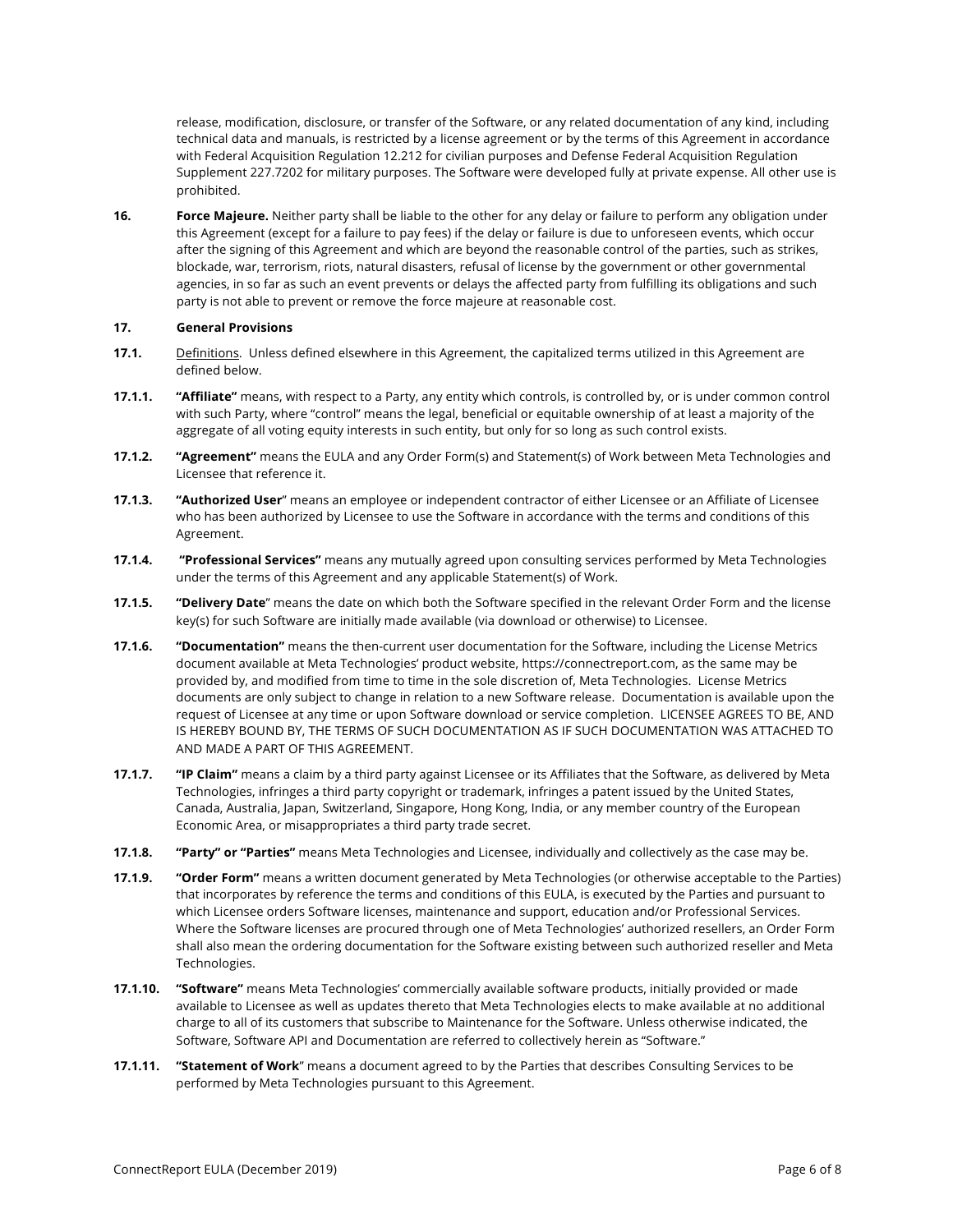- **17.2.** Notices and Reports**.** Any notice or report hereunder shall be in writing or in electronic format. If to Meta Technologies by mail, such notice or report shall be sent to Meta Technologies at 118 Rancocas Blvd. Mount Laurel, NJ 08054 to the attention of "Legal Department". If to Meta Technologies by email, such notice or report shall be sent to: legal@connectreport.com. If to Licensee, such notice or report shall be sent to the mailing or email address Licensee provided upon placing order. Notices and reports sent by mail shall be deemed given: (a) upon receipt if by personal delivery; (b) upon receipt if sent by certified or registered mail (return receipt requested); or (c) one day after it is sent if by next day delivery by a major commercial delivery service. Any notices and reports sent by email shall be effective upon receipt of the same**.**
- **17.3.** Audit Rights. Upon Meta Technologies' written request, Licensee shall certify in a signed writing that Licensee's use of the Software is in full compliance with the terms of this Agreement. With reasonable prior notice, Meta Technologies may audit Licensee's use of the Software and compliance with this Agreement, software monitoring system and records, provided such audit is during regular business hours. If such inspections or audits disclose that Licensee has installed, accessed or permitted access to or use of the Software in a manner that is not permitted under this Agreement, then Meta Technologies may terminate this Agreement pursuant to Section 10 and Licensee is liable for the reasonable costs of the audit in addition to any other fees, damages and penalties Meta Technologies may be entitled to under this Agreement and applicable law.
- **17.4.** Third Party Materials. Software may include certain open source or other third party software, data, or other materials (the "Third Party Materials") that are separately licensed by their respective owners. Third Party Materials are identified in the Documentation. Meta Technologies represents that if the Software are used in accordance with this Agreement, such use shall not violate any license terms for the Third Party Materials. META TECHNOLOGIES MAKES NO OTHER REPRESENTATION, WARRANTY, OR OTHER COMMITMENT REGARDING THE THIRD PARTY MATERIALS, AND HEREBY DISCLAIMS ANY AND ALL LIABILITY RELATING TO LICENSEE'S USE THEREOF.
- **17.5.** Assignment**.** This Agreement will bind and inure to the benefit of each party's permitted successors and assigns. Meta Technologies may assign this Agreement to any affiliate or in connection with a merger, reorganization, acquisition or other transfer of all or substantially all of Meta Technologies' assets or voting securities. Licensee may not assign or transfer this Agreement, in whole or in part, without Meta Technologies' written consent except that Licensee may assign Licensee rights and obligations under this Agreement, in whole but not in part, without Meta Technologies' written consent in connection with any merger, consolidation, sale of all or substantially all of Licensee's assets, or any other similar transaction provided that: (a) the assignee is not a direct competitor of Meta Technologies; (b) Licensee provides prompt written notice of such assignment to Meta Technologies; (c) the assignee is capable of fully performing Licensee's obligations under this Agreement; and (d) the assignee agrees to be bound by the terms and conditions of this Agreement. Any attempt to transfer or assign this Agreement without such written consent will be null and void.
- **17.6.** Independent Contractors**.** The Parties are independent contractors. Nothing in this Agreement will be construed to create an agency, joint venture, partnership, fiduciary relationship, joint venture or similar relationship between the Parties.
- **17.7.** Third-party Beneficiaries**.** Except as otherwise mandated by applicable law, no other person or entity will be considered a third party beneficiary of this Agreement or otherwise entitled to receive or enforce any rights or remedies in relation to this Agreement.
- **17.8.** Information Practices**.** In order to verify the identity and contact information of Licensee and/or to support Licensee and improve the customer experience with the Software, Meta Technologies may collect and use certain information relating to the use of the Software. This information may include size and number of databases and document objects, session information (e.g., number, duration, error messages, types/number of users and applications used) and browser configurations. Licensee consents to allow Meta Technologies to contact the Licensee regarding its products and services for the term of this EULA.
- **17.9.** Compliance with Laws. Licensee agrees at all times to comply with all applicable laws and regulations in its performance of this Agreement, which may include, without limitation, U.S. and E.U. export control laws and regulations, and regulations declared by the U.S. Department of the Treasury Office of Foreign Assets Control, the Council of the E.U. and their counterparts under applicable law. Licensee will indemnify, defend and hold harmless Meta Technologies and its respective officers, agents and employees from and against any and all losses, costs, claims, penalties, fines, suits, judgments and other liabilities (including applicable attorney's fees) arising out of, relating to or resulting from Licensee's failure to comply with this Section 17.9.
- **17.10.** Entire agreement; Severability; Language. This Agreement is the complete statement of the mutual understanding of the Parties and supersedes and cancels all previous written and oral agreements and communications pertaining to the subject matter of this Agreement. If any provision of this Agreement is found by a court of